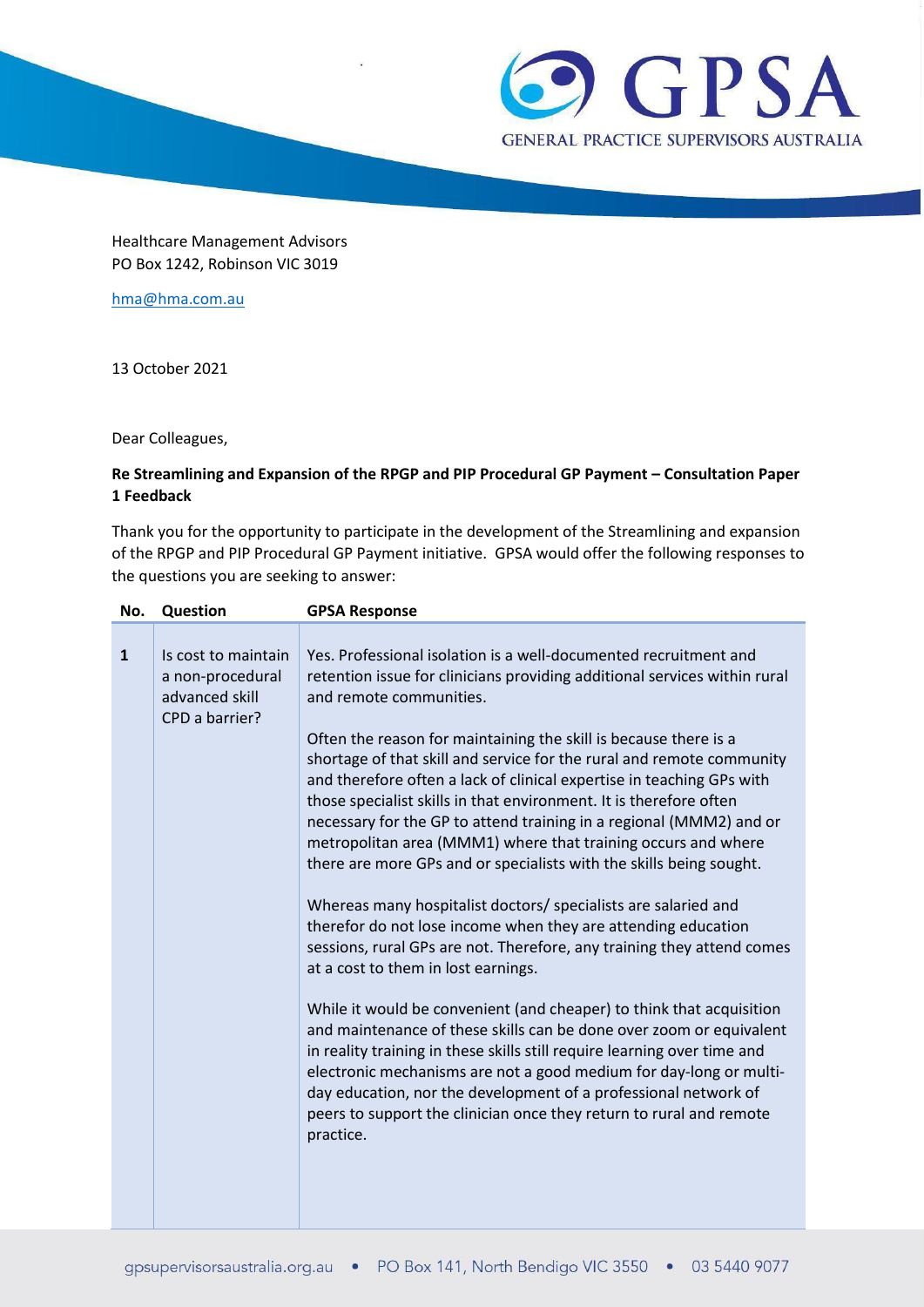

| $\overline{2}$ | What objectives<br>of this program<br>expansion need to<br>be considered?                                                                                                                                     | $\bullet$<br>$\bullet$ | Improve rural patient access to relevant specialist services<br>proximate to their community.<br>Reduction of rural/ remote patient care cost through the<br>establishment of local care delivery.<br>Establishment and maintenance of professional networks for<br>remote specialist service providers to maintain currency,<br>ameliorate professional isolation and thereafter retention of<br>doctors with the right skills in the right locations to meet<br>population needs.                                                                                                                                                                                                                                                                                                                                                                                                                                                                                                                                                                                                                                                                                                                                                                                                                                                                                                                                                                                                                   |
|----------------|---------------------------------------------------------------------------------------------------------------------------------------------------------------------------------------------------------------|------------------------|-------------------------------------------------------------------------------------------------------------------------------------------------------------------------------------------------------------------------------------------------------------------------------------------------------------------------------------------------------------------------------------------------------------------------------------------------------------------------------------------------------------------------------------------------------------------------------------------------------------------------------------------------------------------------------------------------------------------------------------------------------------------------------------------------------------------------------------------------------------------------------------------------------------------------------------------------------------------------------------------------------------------------------------------------------------------------------------------------------------------------------------------------------------------------------------------------------------------------------------------------------------------------------------------------------------------------------------------------------------------------------------------------------------------------------------------------------------------------------------------------------|
| 3              | Which if the<br>advanced non-<br>procedural or<br>emergency<br>medicine skills<br>offered by either<br><b>RACGP or ACRRM</b><br>are most relevant<br>at the national<br>level? (rank top 3<br>with rationale) |                        | 1) Mental Health<br>One of the greatest challenges with patients accessing mental<br>health services is the cost barrier to patients availing of these<br>services when they really need to.<br>Not only is cost a barrier to the patient, there is often poor<br>access to psychiatrist and psychologist care in rural and<br>remote locations.<br>A patients own GP has a good understanding of the patients<br>history and context. Referral without a longer term view of<br>the patient is not likely to be immediately effective and a<br>patient may not be able to articulate what is going on for<br>them in terms that a psychiatrist or psychologist will<br>immediately recognise and be able to treat from a distance.<br>Funding rural GPs to acquire and maintain the skills to provide<br>mental health support to their patients in rural and remote<br>locations is therefore essential from an accessibility (financial,<br>knowledge of patient history and distance) perspective for the<br>patient.<br>2) Palliative Care<br>As each state in the country is progressively moving towards<br>their own voluntary assisted dying legislation (VIC, WA and<br>QLD so far with NSW likely to follow) there will be an<br>increasing need for palliative care capabilities in more rural<br>and remote communities.<br>Whereas there will be a critical mass of clinical services and<br>capability built up in metropolitan areas first, this will not be<br>equal in rural areas. |